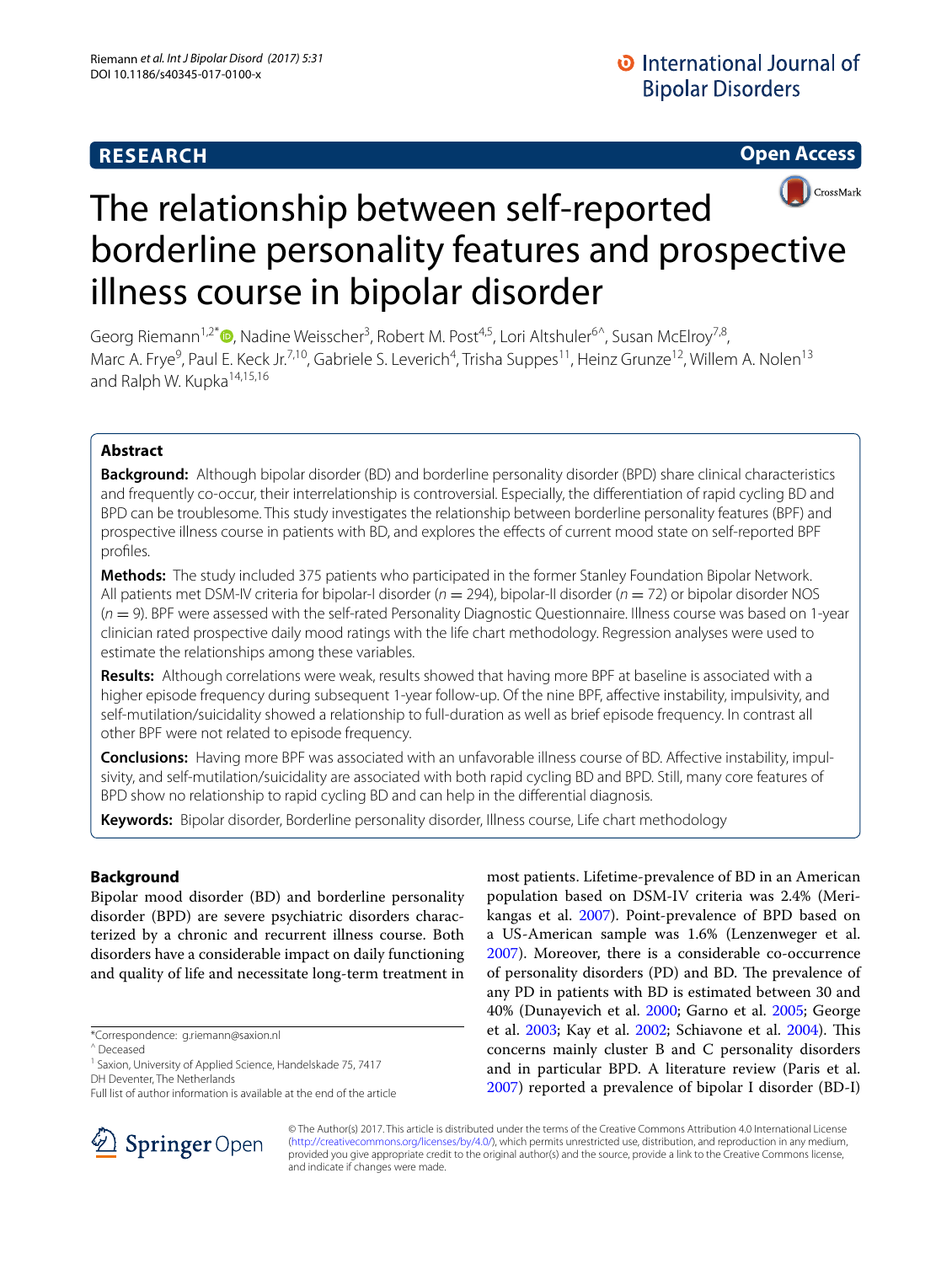in patients with BPD ranging from 5.6 to 16.1% (median 9.2%) in eight studies (Pope et al. [1983](#page-6-5); McGlashan [1986](#page-6-6); Links et al. [1988;](#page-6-7) Alnæs and Torgersen [1991;](#page-5-3) Hudziak et al. [1996;](#page-6-8) Zimmerman and Mattia [1999;](#page-6-9) Deltito et al. [2001](#page-5-4); McGlashan et al. [2000](#page-6-10)), and a prevalence of bipolar II disorder (BD-II) ranging from 8 to 19% (median 10.7%) in six studies (Links et al. [1988](#page-6-7); Zimmerman and Mattia [1999](#page-6-9); Deltito et al. [2001](#page-5-4); McGlashan et al. [2000](#page-6-10); Zanarini et al. [1998;](#page-6-11) Akiskal [1992\)](#page-5-5). According to these authors, the most methodologically rigorous study (McGlashan et al. [2000](#page-6-10)) found that 12% of BPD patients met criteria for BD-I, and another 8% met criteria for BD-II. Conversely, they found that 0.5–30% (median 10.7%) of BD-I patients in 12 studies met criteria for BPD (George et al. [2003](#page-5-2); Alnæs and Torgersen [1991;](#page-5-3) Gaviria et al. [1982;](#page-5-6) Koenigsberg et al. [2002](#page-6-12); Jackson et al. [1991;](#page-6-13) Pica et al. [1990](#page-6-14); O'Connell et al. [1991;](#page-6-15) Turley et al. [1992;](#page-6-16) Ucok et al. [1998](#page-6-17); Vieta et al. [2001;](#page-6-18) Rossi et al. [2001](#page-6-19); Brieger et al. [2003\)](#page-5-7), as well as 12–23% (median 16%) of BD-II patients in three studies (Peselow et al. [1995;](#page-6-20) Vieta et al. [1999;](#page-6-21) Benazzi [2000](#page-5-8)). Paris et al. ([2007](#page-6-4)) concluded that nearly 20% of the patients diagnosed with either BD or BPD also met criteria for the other diagnosis.

According to DSM-IV diagnostic criteria, BPD and BD share phenomenological characteristics with mood instability as the most prominent overlapping feature.

In clinical practice, it can be difficult to differentiate between mood instability that is associated with BPD and the mood fuctuations that occur in rapid cycling BD. Especially, diferentiation between BPD and BD-II or unstable forms of BD such as (ultra) rapid cycling can be difficult. Controversy exists whether BPD and BD represent distinct entities or can be seen as part of one psychopathological spectrum (Benazzi [2006](#page-5-9); Deltito et al. [2001](#page-5-4); Akiskal [2004](#page-5-10); Perugi et al. [2003\)](#page-6-22). Still, both disorders need a diferent therapeutic approach, with more emphasis on psychotherapy in BPD and more on pharmacotherapy in BD.

Co-occurrence of BD and BPD may further complicate the diagnosis and treatment in a given patient. Most studies of PD in patients with BD report that comorbid PD has an unfavorable efect on the course of BD. Moreover, there is evidence that the presence of BPD in patients diagnosed with BD is linked with histories of childhood emotional abuse, physical abuse, and emotional neglect, which may further worsen overall outcome (Garno et al. [2005](#page-5-1)). Cluster BPD comorbidity was associated with signifcantly more lifetime suicide attempts and current depression (Garno et al. [2005](#page-5-1)). A recent literature review concluded that comorbidity of PD in patients with BD is associated with a more complicated course of illness, such as earlier age at onset, longer episodes, and less time euthymic, and increased rates of substance abuse,

suicidality, and aggression (Latalova et al. [2013](#page-6-23)). This was particularly present in BD patients with comorbid BPD (Latalova et al. [2013](#page-6-23)).

Less is known about the impact of the nine individual DSM-IV borderline personality features (BPF) on illness course of BD, even if patients do not meet full criteria for BPD. A recent study (Fonseka et al. [2015\)](#page-5-11) exploring correlations of borderline personality spectrum symptoms (BPSS) in adolescents with BD showed that high rates of BPSS (identity confusion, interpersonal problems, impulsivity, and emotional lability) was associated with greater mood symptom burden and functional impairment, although in that study no diferentiation was made between individual BPF. Another study (Boen et al. [2015\)](#page-5-12) found diferent profles on a self-assessment of impulsivity in BPD and BD, whereas BPD patients exhibited markedly elevated scores of impulsivity compared to BD-II patients and healthy controls. In terms of illness course, suicidality is the most studied symptom in BD with comorbid BPD. A study from the Rhode Island Methods to Improve Diagnostic Assessment and Services (MIDAS) concluded that compared to bipolar patients without BPD, patients diagnosed with both BD and BPD were signifcantly more likely to have made a prior suicide attempt (Zimmerman et al. [2014\)](#page-6-24). Another study (Zeng et al. [2015](#page-6-25)) found that among patients with severe mood disorders (major depressive disorder, BD or schizoafective disorder), the presence of comorbid BPF or BPD substantially increased the risk of suicide attempts.

# **Aims of the study**

To gain further insight in the association between rapid cycling BD and BPD, we investigated the prevalence of the nine BPF in relationship to prospectively assessed mood episode frequency in outpatients with BD.

# **Methods**

# **Sample**

The study used data from the Stanley Foundation Bipolar Network (SFBN), a longitudinal naturalistic follow-up study of a large cohort of patients with BD (BD-I, BD-II, and BD-NOS). Data were obtained from patients with BD-I, BD-II, or BD-NOS, who completed at least one full year of daily prospective mood ratings after entering the study. This sample ( $n = 539$ ) was described in detail previously (Kupka et al. [2005\)](#page-6-26). Of this subset those patients who had completed the Personality Disorder Questionnaire (PDQ-4+) as well as mood ratings at baseline were included in the present study ( $n = 375$ ). There were no baseline diferences in overall characteristics as shown Table [1](#page-2-0) between this sample and the original sample as described in (Kupka et al. [2005](#page-6-26)).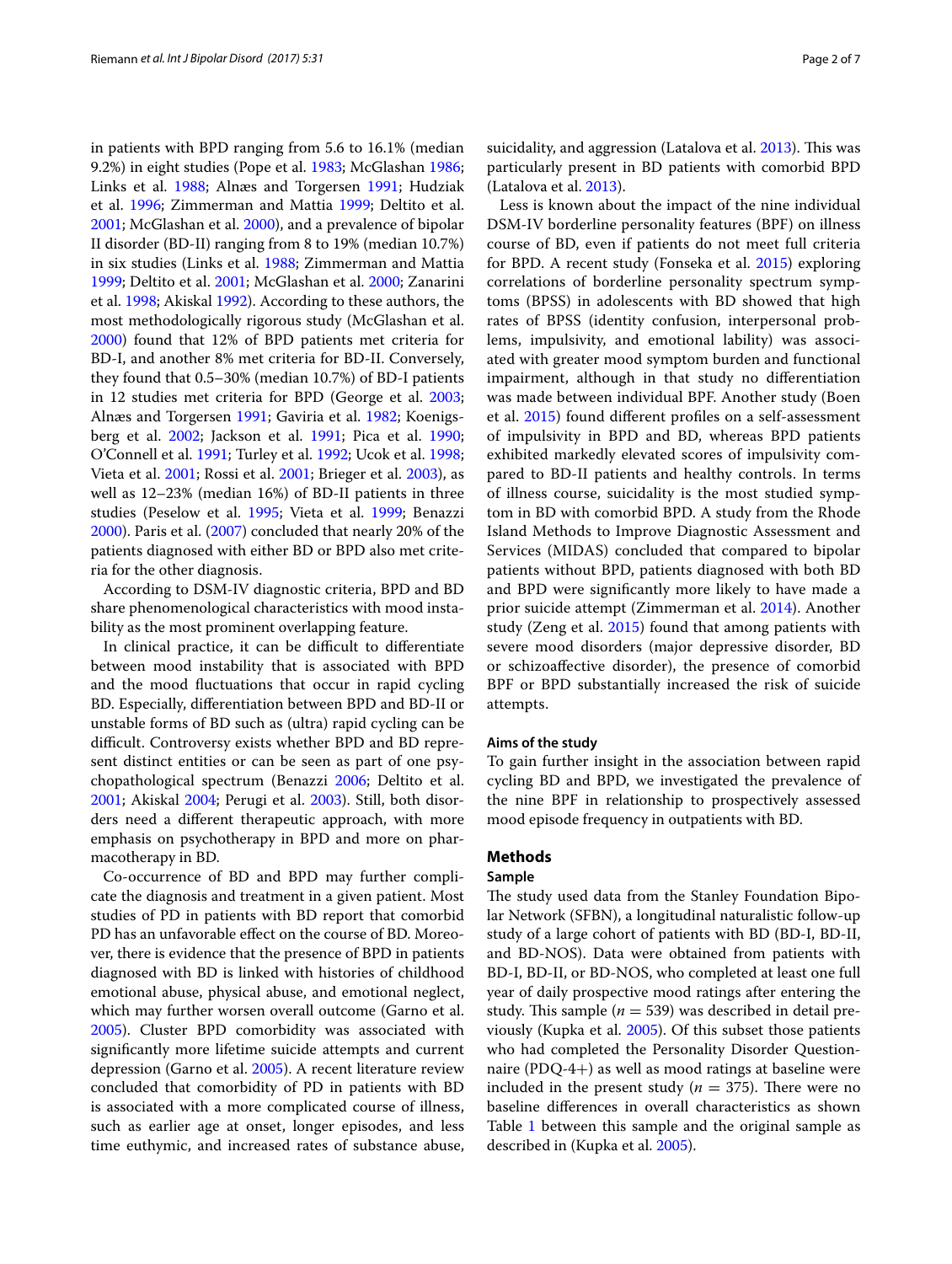<span id="page-2-0"></span>**Table 1 Demographic and clinical characteristics**

| Variable                              |               |
|---------------------------------------|---------------|
| Bipolar subtype, n (%)                |               |
| $BD-1$                                | 294 (78.4)    |
| $BD-H$                                | 72 (19.2)     |
| <b>NOS</b>                            | 9(2.4)        |
| Current mood state, n (%)             |               |
| Euthymic                              | 169(45.1)     |
| Manic or hypomanic                    | 16(4.3)       |
| Depressed                             | 163(43.5)     |
| Mixed depression and (hypo)manic      | 27(7.2)       |
| Demographics                          |               |
| Ages in years, mean (SD)              | 42.79 (11.44) |
| Female gender, n (%)                  | 216 (57.6)    |
| GAF score, past week at study entry   | 64.26 (13.12) |
| Age first symptoms, years, mean (SD)  | 19.62 (9.52)  |
| Duration of illness, years, mean (SD) | 22.68 (12.32) |

*BD* bipolar disorder, *NOS* not otherwise specifed, *GAF* global assessment of functioning

#### **Procedure and instruments**

Patients were recruited from private, academic, and community outpatient settings by referral and advertisements. All patients were diagnosed with BD-I, BD-II, or BD-NOS according to DSM-IV criteria. Participants were included if they were 18 years or older, were able to perform daily mood ratings, and were capable of providing written informed consent. Diagnoses of BD and other axis-I diagnoses were made using the Structured Clinical Interview for DSM-IV (First et al. [1995\)](#page-5-13) at baseline.

To assess the presence of BPF, patients completed at baseline the PDQ-4+ (Hyler  $1994$ ). The PDQ-4+ assesses all DSM-IV personality disorder criteria by 99 true/false questions. For the current study, we only used the nine DSM-IV BPD features. Episode frequency was calculated by an computer program according to DSM-IV criteria for mania, hypomania, depression, and mixed episodes was based on prospective daily mood ratings with the life chart methodology (LCM) (Kupka et al. [2005;](#page-6-26) Deni-coff et al. [1997\)](#page-5-14). The LCM is a graphic representation of manic and depressive symptom severity and can be used both retrospectively and prospectively. It also provides information about subsyndromal symptoms, medication and psychological treatment, and the presence of possible stressful life events. The LCM was prospectively selfreported on a daily basis and then monthly evaluated and if necessary adjusted by a clinical investigator together with the patient. For this study, both DSM-IV full duration criteria and criteria for brief episodes are used to calculate the number of episodes. According to DSM-IV, following minimum criteria are used to identify mood episodes: 4 days of mild ratings for hypomania, 1 week of moderate ratings or any hospitalization for mania, and 2 weeks of moderate ratings for depression (American Psychiatric Association [2000](#page-5-15)). In addition, using DSM-IV full duration criterion, an algorithm used in previous NIMH studies as described elsewhere (Kupka et al. [2005](#page-6-26); Denicoff et al. [1997](#page-5-14)) was used to calculate the number of brief duration mood episodes. In short, according to these criterions, a manic episode requires at least 1 day of moderate or severe mania. Depressive episodes were counted if they included at least 2 days of moderate or 1 day of severe depression. In case of switching mood polarity as well as at least 2 weeks of euthymic mood, an episode is considered ended. If euthymic mood lasted less than 2 weeks but was at least 1 day greater than the longest contiguous duration of the adjacent episode, an episode was also considered ended. This method can detect more subtle and short mood switches (Kupka et al. [2005](#page-6-26); Denicoff et al. [1997](#page-5-14)). LCM data of the first prospective year after study baseline were used.

Mood state at baseline and at follow-up was measured by the inventory of depressive symptomatology (Rush et al. [1986](#page-6-28); Bernstein et al. [2006\)](#page-5-16) (IDS-SR) and the Young Mania Rating Scale (Young et al. [1978](#page-6-29)) (YMRS). Depression was defined as an IDS-SR scores of  $\geq$ 14; (hypo) mania as an YMRS score of  $\geq$ 12, and mixed states as both IDS-SR  $\geq$ 14 and YMRS  $\geq$ 12.

# **Statistical methods**

Analyses were conducted on all patients who completed all diagnostic assessments at baseline and the subsequent 1-year prospective LCM ( $n = 375$ ). Mood episode frequency was measured continuously. Mood episodes were defned according to both full-duration DSM-IV criteria and brief-duration NIMH-criteria. Regression analyses were used to test the correlation between BPF and episode frequency. Mood state at the moment of rating the PDQ-4+ is tested as a possible confounder on the outcome measure (Kruskal–Wallis test). All statistical analyses were performed by using Statistical Package for the Social Science (SPSS), version 22.

## **Results**

# **Demographic and clinical characteristics**

We included 159 (42.4%) males and 216 (57.6%) females with a mean age of 42.8 years (range 19–82), and diagnosed with BD-I (*n* = 294; 78.4%), BD-II (*n* = 72; 19.2%), or BD-NOS ( $n = 9$ ; 2.4%). Self-rated BPD as defined by at least 5 of 9 BPD items on the PDQ-4+ was present in 140 patients (37.3%). Table [1](#page-2-0) shows demographic and clinical characteristics.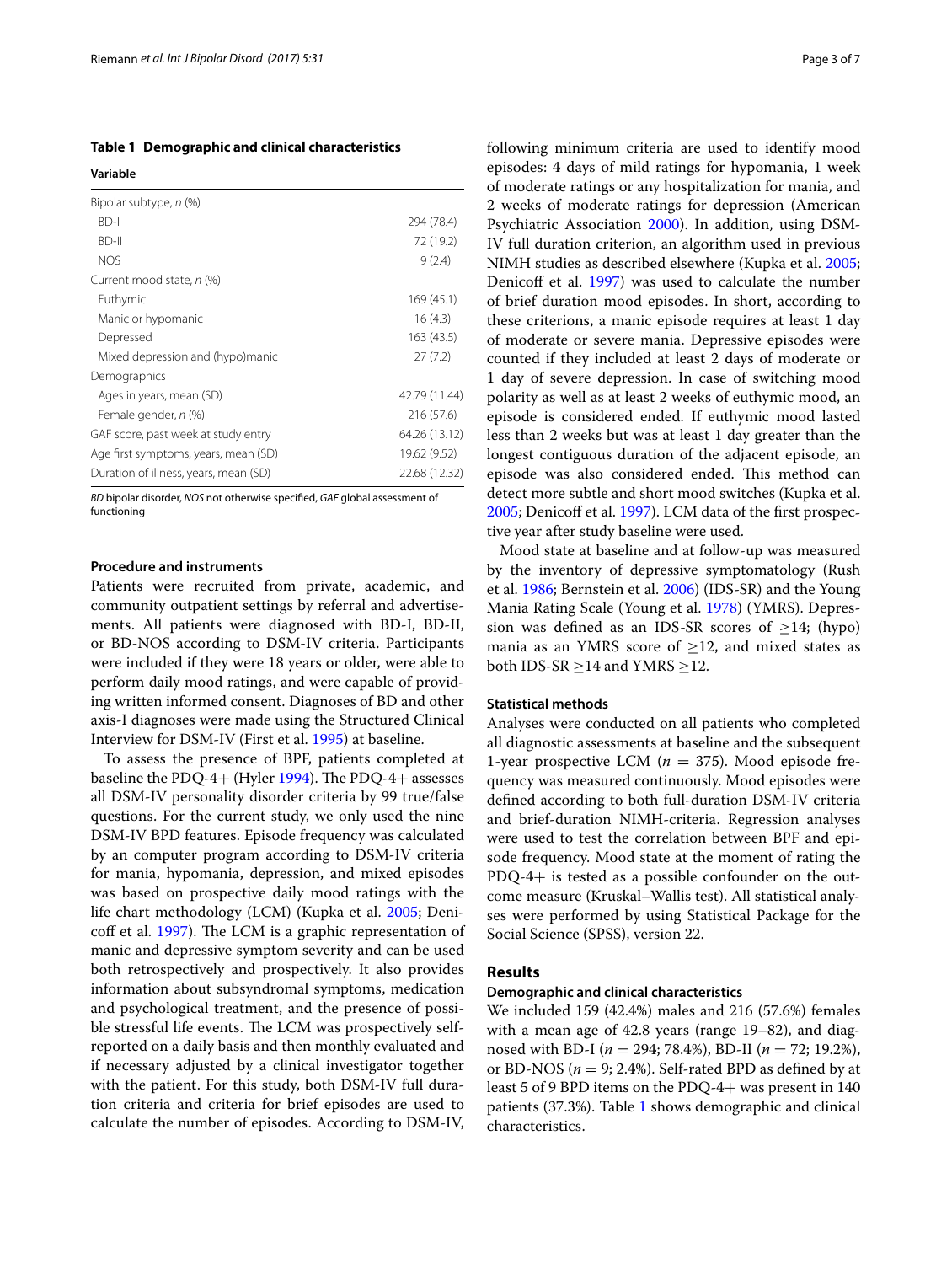# **Borderline personality features and mood state**

Current mood state at the time of completing the PDQ-4+ was divided into four groups: euthymic  $(n = 169$ ; 45.1%), hypomanic/manic  $(n = 16; 4.3)$ , depressed  $(n = 163; 43.5\%)$ , and mixed depressed and (hypo)manic  $(n = 27, 7.2\%)$ . Figure [1](#page-3-0) shows the proportion of self-rated BPF in those mood states. A Kruskal–Wallis one-way ANOVA was performed to examine the efect of mood upon BPF scores. Current mood state had no infuence on BPF sumscore measured by PDQ-4+  $(\chi^2(3) = 5.533,$  $p = .1378$ ). Focusing on individual BPF, we found a signifcant efect of mood state on the feature paranoid/ dissociation. Kruskal–Wallis one-way ANOVA showed a significant group difference  $(\chi^2(3) = 9.005, p = .029)$ . Mean rank was for euthymic ( $n = 160$ ) 177.38, depressed (*n* = 163) 190.52, mixed (*n* = 27) 216.33, and (hypo) manic  $(n = 16)$  226.78. No further significant effect on any individual BPF between the groups of euthymic, (hypo)manic, depressed, and mixed patients was found  $(.596 < p > .115).$ 

#### **Relationship between BPD/BPF and episode**

Prevalence of self-reported BPD ( $\geq$ 5 BPF) at baseline increased gradually with increasing episode frequency in the subsequent year (Fig. [2\)](#page-3-1). *T* test showed that there



<span id="page-3-1"></span><span id="page-3-0"></span>

was a significant group difference  $(t(232.63) = -5.80;$  $p < 0.01$ ) between patients who had a positive BPD screening ( $\geq$ 5 BPF) and those who had not (<5 BPF). Patients with a positive screening on BPD had more  $(M = 5.64; SD = 4.26)$  episodes than those who had not  $(M = 3.22; SD = 3.20)$ . Group differences were valid for (hypo-)manic episodes  $(t(226.66) = -4.52; p < .01)$ as well as for depressive episodes  $(t(230.79) = -3.57;$ *p* < .01). BPD positives had more (hypo-)manic episodes  $(M = 4.44; SD = .356)$  than BPD negatives  $(M = 2.47;$  $SD = 0.199$  and had more depressive episodes  $(M = 4.44; SD = 4.22)$  than BPD negatives  $(M = 2.47;$  $SD = 3.06$ ). Furthermore, the number of BPF was positively correlated to prospective episode frequency (0 to 10+ episodes/year). Pearson's product moment revealed that there was signifcant, although weak, positive correlation between the number of BPF and number of episodes  $(r(375) = .343, p < .01)$ . Correlation for (hypo-) manic episodes was stronger  $(r(375) = .301, p < .01)$  than for depressive episodes  $(r(375) = .184, p < .01)$ .

#### **Predictors for unfavorable illness course**

A multiple regression of all BPF was conducted to analyses which of the nine BPF at baseline best predicted the total number of full-duration DSM-IV and brief-duration mood episodes at follow-up. Using the stepwise method, we found that afective instability, impulsivity, and self-mutilation/suicidality explain a signifcant amount of the variance in DSM-IV episode frequencies  $(F(3, 371) = 27.156, p < .01, R^2 = .180, R^2_{\text{adjusted}} = .173)$ . In case of depressive episodes, only self-mutilation/suicidality, chronic emptiness, and interpersonal instability were significant predictors  $(F(3, 371) = 8,82, p < .01, R^2 = .067,$  $R<sup>2</sup><sub>Adjusted</sub> = .059$ . In case of hypomanic/manic episodes, only self-mutilation/suicidality and impulsivity were significant predictors  $(F(2, 372) = 13, 72, p < .01, R^2 = .069,$  $R^2_{\text{adjusted}} = .064$ ). Figure [3](#page-4-0) shows individual BPF in relationship to the total number of DSM-IV hypomanic, manic, depressive, and mixed episodes. Additionally, a multiple regression analyses of all BPF was conducted to analyses witch BPF can predict brief mood episodes following the NIMH method. We found the same BPF (afective instability, impulsivity, and self-mutilation/ suicidality) witch explain the variance in DSM-IV episodes also explain a signifcant amount of variance in the amount of brief episodes  $(F(3, 371) = 24.200, p < .001,$  $R^2 = .164$ ,  $R^2_{\text{adjusted}} = .157$ ).

#### **Discussion**

In line with other publications (Latalova et al. [2013;](#page-6-23) Fonseka et al. [2015](#page-5-11)), our study confrmed that the presence of BPD is associated with an unfavorable impact on subsequent illness course in BD. In this sample of patients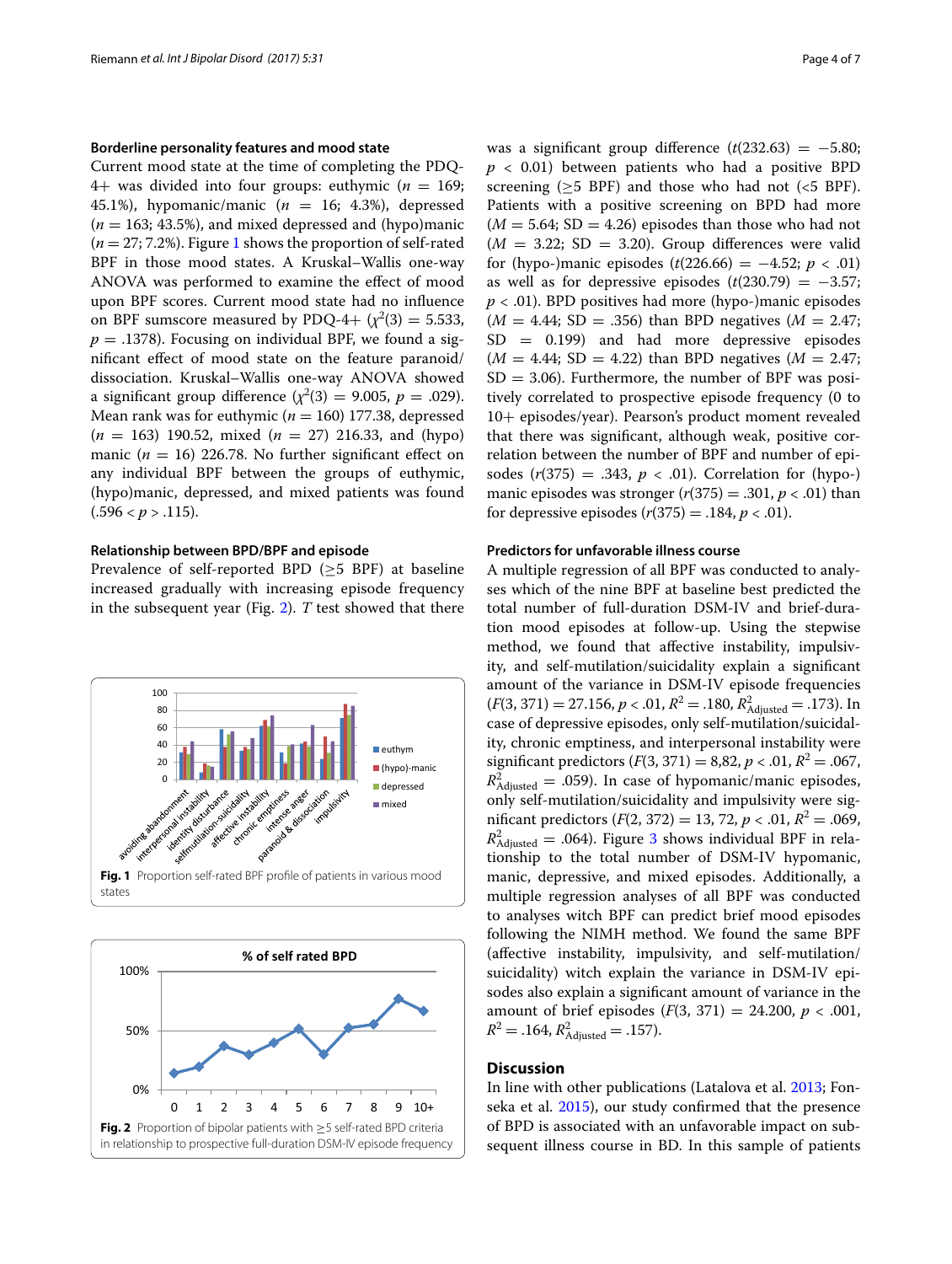

<span id="page-4-0"></span>with a primary diagnosis of BD, analyses of correlations showed that there is a positive relationship between the number of BPF at baseline and the number of subsequent mood episodes during 1-year prospective follow-up. Furthermore, analyses of group diferences showed that patients who screened positive on BPD at baseline had signifcant more episodes during the following year than those who screen negative on BPD.

Current mood state when completing the PDQ-4+ had no efect on sumscore of BPF. In our sample, current mood state was not a confounder when analyzing episode frequency. When analyzing the efect of mood state on individual BPF, a single signifcant diference was found on paranoid/dissociation between euthymic, (hypo)manic, depressed and mixed depressed and (hypo) manic patients. Patients who were (hypo)manic score most on that item, followed by depressed, mixed, and euthymic patients. No further group diferences on any other BPF were found.

Focusing on the prediction of an unfavorable illness course especially features related to afective instability had a relevant contribution. We found no diferences between predicting full-duration DSM-IV episodes and brief episodes according to the NIMH-algorithm. Of the nine BPF, afective instability, impulsivity, and self-mutilation/suicidality showed a clear relationship to overall mood episode frequency. Our study can not reveal the direction of the relationship between rapid cycling and personality characteristics, i.e., a causal relationship. It may be that a rapid cycling course of BD is driving these personality characteristics or conversely that these personality characteristics induce rapid cycling. In contrast, many core features of BPD such as avoiding abandonment, interpersonal instability, identity disturbance, chronic emptiness, intense anger, and paranoid/dissociation are not related to rapid cycling BD. Our fndings suggest that focusing on the shared core phenomenon of mood instability per se, and related phenomena such as impulsivity and suicidality, does not help to diferentiate (ultra)rapid cycling BD from BPD. In contrast, one should look for other features of BPD (avoiding abandonment, interpersonal instability, identity disturbance, chronic emptiness, intense anger, and paranoid/dissociation) that are not typically present in rapid cycling BD.

Our study has several limitations. First, and most importantly, the use of a self-reported screening measure of BPD may overestimate the prevalence of BPD. Low agreement has been observed between PDQ-4+ and Structured Clinical Interview for DSM-IV Axis II Disorders (SCID-II) (First et al. [1997\)](#page-5-17), and hence, the PDQ-4+ has been criticized for its tendency to overdiagnose PDs (Fossati et al. [1998](#page-5-18)). However, this may be more relevant in the detection of full-criteria PD's than in isolated PDfeatures. Still, it is plausible that analyses based on BPD ratings obtained from a diagnostic interview for BPD instead of self-report may have yielded diferent fndings. Second, the interpretation of some questions of PDQ-4+ may be somewhat diferent when answered in the context of BP than BPD. Third, given the naturalistic nature of the study, all patients received state-of-the-art pharmacological treatment tailored to their individual needs. Because of the complexity and high degree of inter-and intra-individual variation among treatment strategies, even during 1 year of follow-up, we could not take this into account in our analyses. The same is true for a highly heterogeneous illness course preceding baseline assessments among participants. Fourth, we focused on episode frequency and did not take into account the severity of illness episodes. Finally, there was no comparison group of patients with a primary or single diagnosis of BPD, although our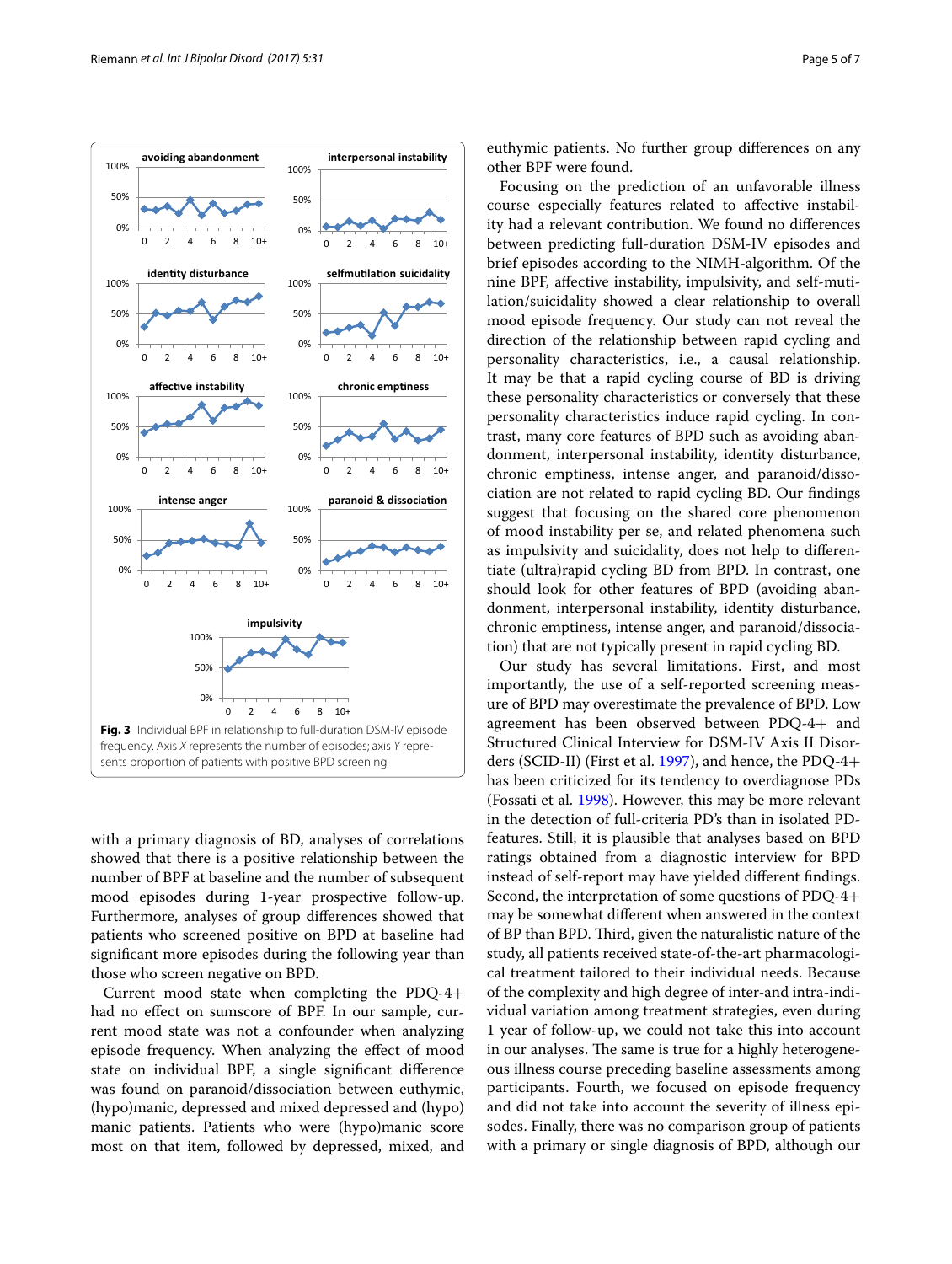main outcome measure, mood episode frequency, does not apply to patients with BPD without comorbid mood disorder.

Our study suggests that when diferentiating (rapid cycling) BD from BPD, one should rely on those diagnostic features unrelated to mood instability. Our results show that especially avoiding abandonment, interpersonal instability, identity disturbance, chronic emptiness, intense anger, and paranoid/dissociation are features that are not typically present in (rapid cycling) BD. This may be especially relevant in the diferentiation of BPD from (rapid cycling) bipolar II disorder, given the difficulty of retrospectively diagnosing hypomania in the absence of a history of mania.

#### **Abbreviations**

BD: bipolar disorder; BPD: borderline personality disorder; BPF: borderline personality features; SFBN: Stanley Foundation Bipolar Network; PDQ-4+: Personality Diagnostic Questionnaire; LCM: life chart methodology; YMRS: Young Mania Rating Scale; IDS-SR: inventory of depressive symptomatology.

#### **Authors' contributions**

Following authors make substantial contributions to conception and design, and/or acquisition of data, and/or analysis and interpretation of data: GR, NW, RMP, LA, SM, MAF, PEK, GSL, TS, HG, WAN, RWK. Following authors participate in drafting the article or revising it critically for important intellectual content: GR, NW, RMP, SM, MAF, PEK, GSL, TS, HG, WAN, RWK. Following authors give fnal approval of the version to be submitted and any revised version: GR, NW, RMP, SM, MAF, PEK, GSL, TS, HG, WAN, RWK. All authors read and approved the final manuscript.

#### **Author details**

Saxion, University of Applied Science, Handelskade 75, 7417 DH Deventer, The Netherlands.<sup>2</sup> Dimence Mental Health, Center for Bipolar Disorders, Deventer, The Netherlands.<sup>3</sup> GGZ Centraal, Center for Mental Health, Hilversum, The Netherlands. 4 Bipolar Collaborative Network, 5415 W. Cedar Ln, Suite 201-B, Bethesda, MD 20814, USA.<sup>5</sup> Psychiatry and Behavioral Sciences, George Washington University, Washington, DC, USA. <sup>6</sup> Former Head UCLA Mood Disorders Research Program, VA Medical Center, Los Angeles, CA, USA. 7 Lindner Center of HOPE, Mason, OH, USA. <sup>8</sup> Biological Psychiatry Program, University of Cincinnati Medical College, Cincinnati, OH, USA.<sup>9</sup> Psychiatry, Mayo Clinic, Rochester, MI, USA. 10 Psychiatry & Neuroscience, University of Cincinnati College of Medicine, Cincinnati, OH, USA. 11 Department of Psychiatry and Behavioral Sciences, Stanford University School of Medicine, Palo Alto, CA, USA. <sup>12</sup> Paracelsus Medical University, Salzburg, Austria. 13 University Medical Center, University of Groningen, Groningen, The Netherlands. 14 Department of Psychiatry, VU University Medical Center, Amsterdam, The Netherlands.<br><sup>15</sup> GGZ inGeest, Center for Mental Health Care, Amsterdam, The Netherlands.<br><sup>16</sup> Altrecht Institute for Mental Health Care, Utrecht, The Netherlands

#### **Competing interests**

The authors declare that they have no competing interests.

## **Availability of data and materials**

Due to agreements within the SFBN-consortium data cannot be shared.

#### **Consent for publication**

Consent to publish has been obtained from the participants.

#### **Ethics approval and consent to participate**

All participating centers obtained approval from their Institutional Review Boards and all patients gave a written informed consent to participate in this naturalistic observational non-interventional study. The data used for this paper were derived from a naturalistic observational non-interventional study, which at the time of inclusion (1995–2002) was not registered

# **Funding**

This research was supported by the Netherlands Organization for Scientifc Research (NWO) and the Stanley Medical Research Institute. The supporters had no role in the design, analysis, interpretation, or publication of this study.

#### **Publisher's Note**

Springer Nature remains neutral with regard to jurisdictional claims in published maps and institutional afliations.

Received: 19 May 2017 Accepted: 4 July 2017 Published online: 25 September 2017

#### **References**

- <span id="page-5-5"></span>Akiskal HS. Borderline: an adjective still in search of a noun. In: Silver D, Rosenbluth M, editors. Handbook of borderline disorders. Madison: International Universities Press; 1992. p. 155–77.
- <span id="page-5-10"></span>Akiskal HS. Demystifying borderline personality: critique of the concept and unorthodox refections on its natural kinship with the bipolar spectrum. Acta Psychiatr Scand. 2004;110(6):401–7.
- <span id="page-5-3"></span>Alnæs R, Torgersen S. Personality and personality disorders among patients with various afective disorders. J Personal Disord. 1991;5(2):107–21.
- <span id="page-5-15"></span>American Psychiatric Association. Task Force on DSM-IV. Diagnostic and statistical manual of mental disorders: DSM-IV-TR. 4th ed. Washington, DC: American Psychiatric Association; 2000.
- <span id="page-5-8"></span>Benazzi F. Borderline personality disorder and bipolar II disorder in private practice depressed outpatients. Compr Psychiatry. 2000;41(2):106–10.
- <span id="page-5-9"></span>Benazzi F. Borderline personality–bipolar spectrum relationship. Prog Neuro Psychopharmacol Biol Psychiatry. 2006;30(1):68–74.
- <span id="page-5-16"></span>Bernstein IH, Rush AJ, Thomas CJ, Woo A, Trivedi MH. Item response analysis of the inventory of depressive symptomatology. Neuropsychiatr Dis Treat. 2006;2(4):557–64.
- <span id="page-5-12"></span>Boen E, Hummelen B, Elvsashagen T, Boye B, Andersson S, Karterud S, et al. Different impulsivity profles in borderline personality disorder and bipolar II disorder. J Afect Disord. 2015;170:104–11.
- <span id="page-5-7"></span>Brieger P, Ehrt U, Marneros A. Frequency of comorbid personality disorders in bipolar and unipolar afective disorders. Compr Psychiatry. 2003;44(1):28–34.
- <span id="page-5-4"></span>Deltito J, Martin L, Riefkohl J, Austria B, Kissilenko A, Morse PC. Do patients with borderline personality disorder belong to the bipolar spectrum? J Afect Disord. 2001;67(1–3):221–8.
- <span id="page-5-14"></span>Denicoff KD, Smith-Jackson EE, Disney ER, Suddath RL, Leverich GS, Post RM. Preliminary evidence of the reliability and validity of the prospective lifechart methodology (LCM-p). J Psychiatr Res. 1997;31(5):593–603.
- <span id="page-5-0"></span>Dunayevich E, Sax KW, Keck PE Jr, McElroy SL, Sorter MT, McConville BJ, et al. Twelve-month outcome in bipolar patients with and without personality disorders. J Clin Psychiatry. 2000;61(2):134–9.
- <span id="page-5-13"></span>First MB, Gibbo M, Spitzer RL, Williams JBW. Structured clinical interview for DSM-IV axis I disorders: SCID-I/P (version 2.0). New York: Biometrics Research Department; 1995.
- <span id="page-5-17"></span>First MB, Gibbon M, Spitzer RL, Williams JBW, Benjamin LS. SCID-II personality questionnaire. Washington, DC: American Psychiatric Press; 1997.
- <span id="page-5-11"></span>Fonseka TM, Swampillai B, Timmins V, Scavone A, Mitchell R, Collinger KA, et al. Signifcance of borderline personality-spectrum symptoms among adolescents with bipolar disorder. J Afect Disord. 2015;170:39–45.
- <span id="page-5-18"></span>Fossati A, Mafei C, Bagnato M, Donati D, Donini M, Fiorilli M, et al. Brief communication: criterion validity of the personality diagnostic questionnaire-4+ (PDQ-4+) in a mixed psychiatric sample. J Pers Disord. 1998;12(2):172–8.
- <span id="page-5-1"></span>Garno JL, Goldberg JF, Ramirez PM, Ritzler BA. Bipolar disorder with comorbid cluster B personality disorder features: impact on suicidality. J Clin Psychiatry. 2005;66(3):339–45.
- <span id="page-5-6"></span>Gaviria M, Flaherty JA, Val E. A comparison of bipolar patients with and without a borderline personality disorder. Psychiatr J Univ Ott. 1982;7(3):190–5.
- <span id="page-5-2"></span>George EL, Miklowitz DJ, Richards JA, Simoneau TL, Taylor DO. The comorbidity of bipolar disorder and axis II personality disorders: prevalence and clinical correlates. Bipolar Disord. 2003;5(2):115–22.